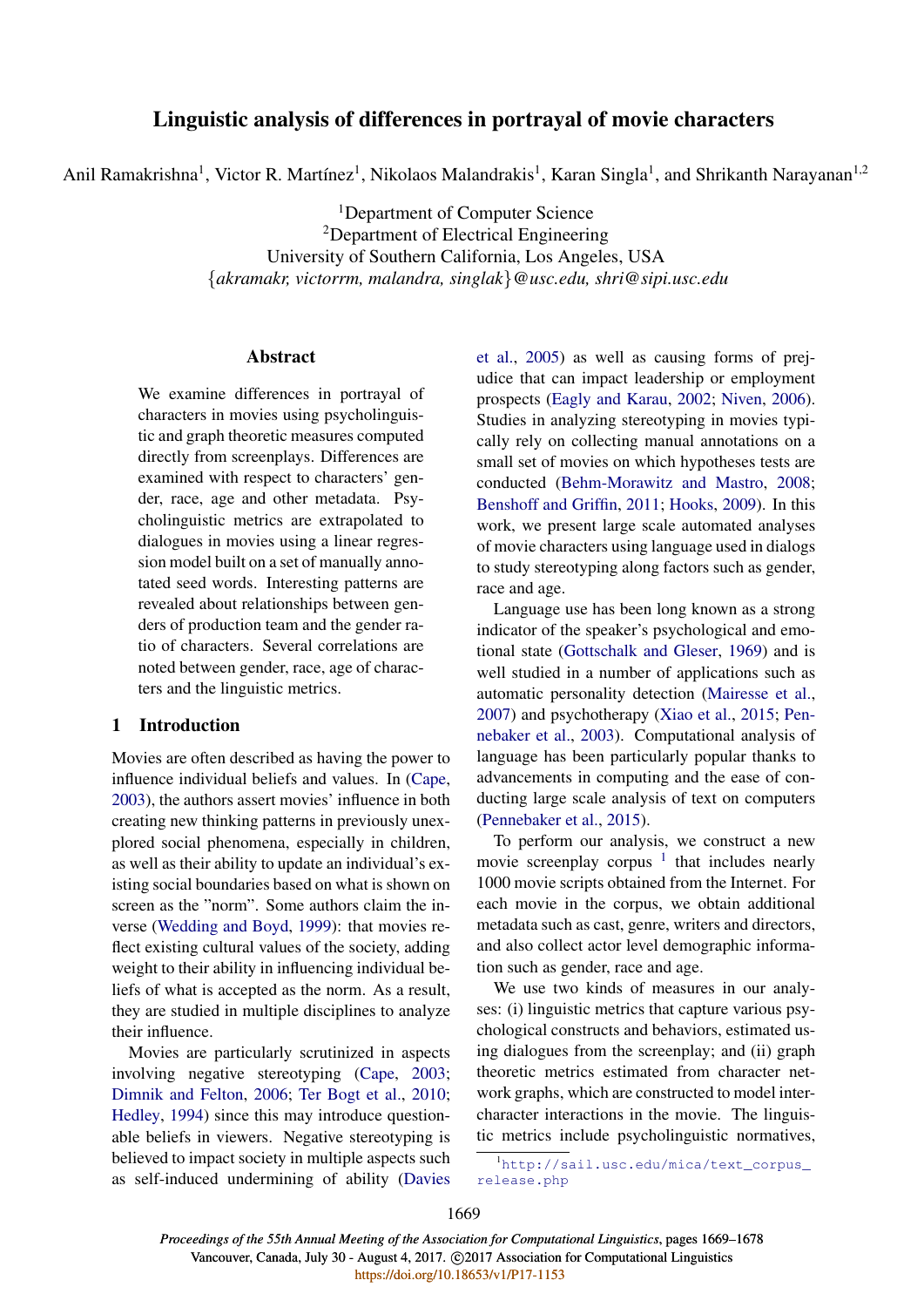which provide word level scores on a numeric scale which are then aggregated at the dialog level, and metrics from the Linguistic Inquiry and Word Counts tool (LIWC) which capture usage of well studied stereotyping dimensions such as sexuality. We estimate centrality metrics from the character network graphs to measure relative importance of the different characters, which are analyzed with respect to the different factors of gender, race and age.

The main contributions of this work are as follows: (i) we present a scalable analysis of differences in portrayal of various character subgroups in movies using their language use, (ii) we construct a new corpus with detailed annotations for our analysis and (iii) we highlight several differences in the portrayal of characters along factors such as race, age and gender.

The rest of the paper is organized as follows: in section 2 we describe related work. We explain the data collection process in section 3 and experimental procedure in section 4. We explain results in section 5 and conclude in section 6.

## 2 Related work

Previous works in studying representation in movies largely focus on relative frequencies, particularly on character gender. In (Smith et al., 2014), the authors studied 120 movies from around the globe which were manually annotated to capture information about character gender, age, careers, writer gender and director gender. However, since the annotations are done manually, collecting information on new movies is a laborious process. We avoided this by estimating the metadata computationally, enabling us to scale up efficiently.

Automated analyses of movies using computational techniques to analyze representation has recently gained some attention. In (NYFA, 2013; Polygraph, 2016), the authors examine differences in relative frequency of female characters and note considerable disparities in gender ratio in these movies. However, the analyses there too are limited to comparing relative frequencies. Our work is closest to (Ramakrishna et al., 2015) where the authors study difference in language used in movies across genders, but their analysis is one dimensional. In our work we perform fine grained comparisons of character portrayal using multiple language based metrics along factors such as gender, race and age on a newly created corpus.

## 3 Data

### 3.1 Raw screenplay

We fetch movie screenplay files from two primary sources: imsdb (IMSDb, 2017) and daily scripts (DailyScript, 2017). In total, we retrieved 1547 movies. After removing duplicates we retain 1434 raw screenplay files, of which 489 were corrupted or empty leaving us with 945 usable screenplays. Tables 1, 3 and 4 list statistics about the corpus.

### 3.2 Script parser

The screenplay files are formatted in human readable format and include dialogues tagged with character names along with auxiliary information of the scene such as shot location (interior/exterior), character placement and scene context. The screenplays are from a diverse set of writers and include a significant amount of noise and inconsistencies in their structure. To extract the relevant information, we developed a text parser <sup>2</sup> that accepts raw script files and outputs utterances along with character names. We ignore scene context information and primarily focus on spoken dialogues to study language usage in the movies.

## 3.3 Movie and character meta-data

For each parsed movie, we fetch relevant metadata such as year of release, directors, writers, and producers from the Internet Movie Database (IMDb, 2017).

Since most screenplays are drafts and subject to revisions such as changes in character names, matching them to an entry from IMDb is nontrivial. We first start with a list of all movies that have a close match with the screenplay name; given this list of potential matches we compute name alignment scores for each entry as the percentage of character names from the script found online. The character names are mapped using term frequency-inverse document frequency (TFIDF) to compute the name alignment score following (Cohen et al., 2003). Finally, the entry with highest alignment score is chosen. For all actors listed in the aligned result, we collect their age, gender and race as detailed below.

<sup>2</sup>https://bitbucket.org/anil\_ ramakrishna/scriptparser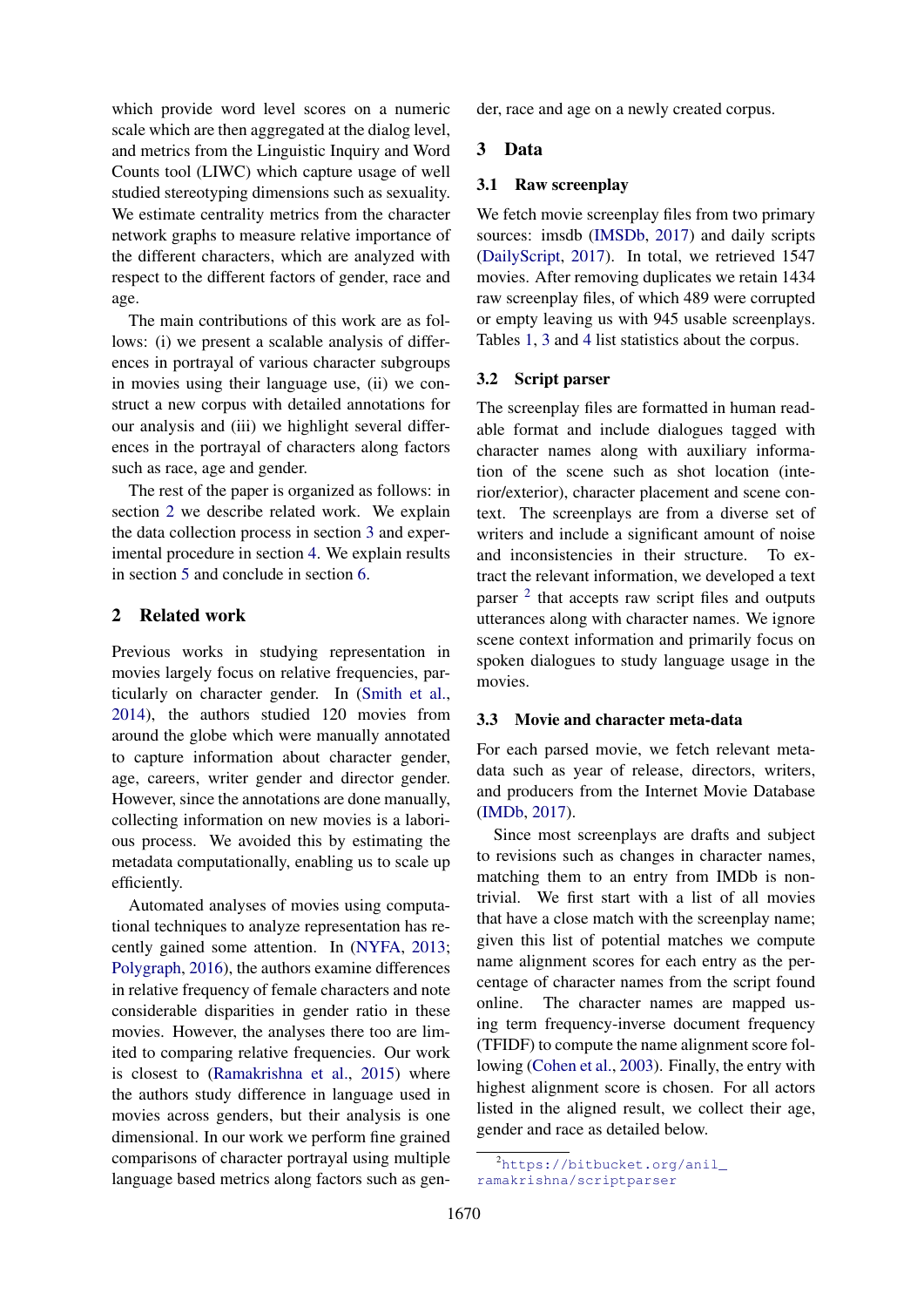## 3.3.1 Gender

Given the names of actors and other members of production team found in a movie, we use a name based gender classifier to predict their gender information. Table 4 lists statistics on gender ratios for the production team in the corpus. Femaleto-male ratios were found in close agreement with previous works (Smith et al., 2014).

As mentioned above, several screenplays get revised during production. In particular character names get changed, sometimes even gender. As a result, some characters may not be aligned to the correct entry from IMDb. In addition, digitized screenplays sometime include significant noise thanks to optical character recognition errors, leading to character names failing to align with entries from IMDb. To correct these, we perform manual cleanup of all the movie alignments, fix incorrect gender maps, and manually force match movies if they're mapped to the wrong IMDb entry.

### 3.3.2 Age

We also extract age for each actor to study possible age related biases in movies. We include age in our analysis since studies report preferential biases with age in employment particularly when combined with gender (Lincoln and Allen, 2004). In addition, there may be biases in portrayal of specific age groups when combined with gender and race.

For each actor in the mapped IMDb entry, we collect his/her birthday information. We subtract the movie production year obtained also from IMDb from the actor's birthday to get an estimate of the actor's age during the movie's production. We note however that the age obtained in this manner may be different from the portrayed age of the character. To account for this we bin the actors into fifteen year age groups before our analysis, since its generally unlikely to have actors further than fifteen years from their portrayed age.

### 3.3.3 Race

We parse ethnicity information from the website (ethnicelebs.com, 2017), which includes ethnicity for approximately 8000 different actors. The information obtained from this site is primarily submitted by independent users, and exhibits significant amount of variation among the possible ethnicities with about 750 different unique ethnicity types. Since we are more specifically interested in

| Race             | # Actors | Percentage |
|------------------|----------|------------|
| African          | 585      | 7.44%      |
| Caucasian        | 6539     | 83.24%     |
| East Asian       | 73       | 0.93%      |
| Latino/Hispanic  | 161      | 2.05%      |
| Native American  | 15       | 0.19%      |
| Pacific Islander | 5        | 0.063%     |
| South Asian      | 43       | 0.547%     |
| Mixed            | 434      | 5.52%      |

Table 1: Racial categories

racial representations, we map the ethnicity types to race using Amazon Mechanical Turk (MTurk). We use a modified version of the racial categories from the US census which are listed in Table 1 along with frequency of actors from each racial category in our corpus.

The ethnicities obtained from the site above primarily cover major actors with a fan base with no information for several actors who play minor roles. We annotate racial information for nearly 2000 such actors using MTurk with two annotations for each actor, manually correcting nearly 400 cases in which the annotators disagreed.

### 4 Experiments

### 4.1 Character portrayal using language

To study differences in portrayal of characters, we use two different metrics: psycholinguistic normatives, which are designed to capture the underlying emotional state of the speaker; and LIWC metrics, which provide a measure of the speaker's affinity to different social and physical constructs such as religion and death. We explain these two metrics in detail below.

#### 4.1.1 Psycholinguistic normatives

Psycholinguistic normatives provide a measure of various emotional and psychological constructs of the speaker, such as arousal, valence, concreteness, intelligibility, etc. and are computed entirely from language usage. They are relatively easy to compute, provide reliable indicators of the above constructs, and have been used in a variety of tasks in natural language processing such as information retrieval (Tanaka et al., 2013), sentiment analysis (Nielsen, 2011), text based personality prediction (Mairesse et al., 2007) and opinion mining.

The numeric ratings are typically extrapolated from a small set of keywords which are annotated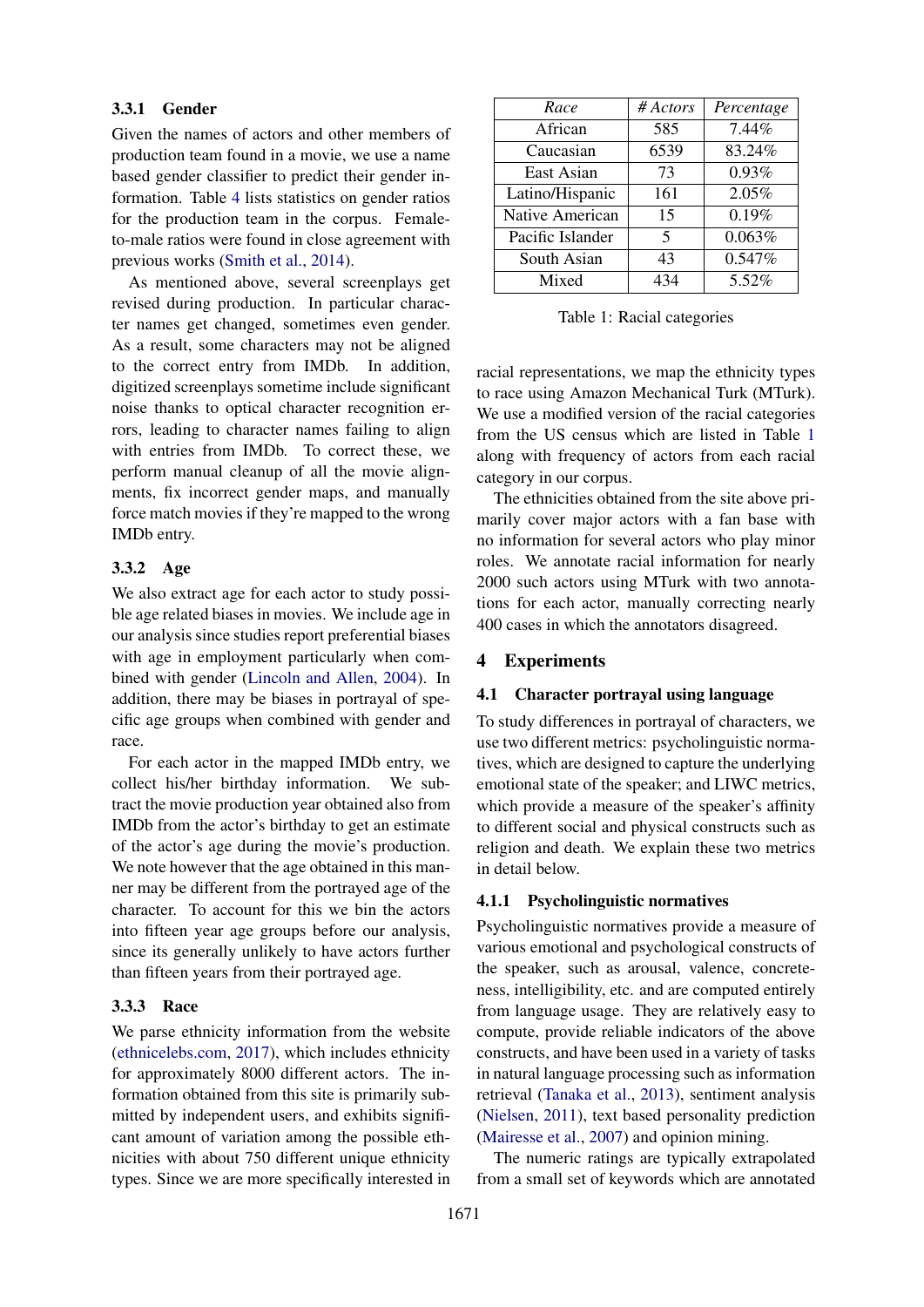by psychologists. Manual annotations of word ratings is a laborious process and is hence limited to a few thousand words (Clark and Paivio, 2004). Automatic extrapolation of these ratings to words not covered by the manual annotations can be done using structured databases which provide relationships between words such as synonymy and hyponymy (Liu et al., 2014), or using context based semantic similarity.

In this work, we use the model described in (Malandrakis and Narayanan, 2015) where the authors use linear regression to compute normative scores for an input word  $w$  based on its similarity to a set of concept words  $s_i$ .

$$
r(w) = \theta_0 + \sum_i \theta_i \cdot sim(w, s_i)
$$
 (1)

where,  $r(w)$  is the computed normative score for word w,  $\theta_0$  and  $\theta_i$  are regression coefficients and  $sim$  is similarity between the given word  $w$ and concept words  $s_i$ .

The concept words can either be hand crafted suitably for the domain or chosen automatically from data. Similar to (Malandrakis and Narayanan, 2015), we create training data by posing queries on the Yahoo search engine from words of the aspell spell checker of which top 500 previews are collected from each query. From this corpus, the top 10000 most frequent words with at least 3 characters were were used as concept words in extrapolation of all the norms. The linear regression model is trained using normative ratings for the manually annotated words by computing their similarity to the concept words. The similarity function  $sim$  is the cosine of binary context vectors with window size 1. The computed normatives are in the range  $[-1, 1]$ .

The psycholinguistic normatives used in this work are listed in Table 2. *Valence* is the degree of positive or negative emotion evoked by the word. *Arousal* is a measure of excitement in the speaker. Valence and arousal combined are common indicators used to map emotions. *Age of Acquisition* refers to the average age at which the word is learned and it denotes sophistication of language use. *Gender Ladenness* is a measure of masculine or feminine association of a word. 10 fold Cross Validation tests are performed on the normative scores predicted by the regression model given by equation 1. Correlation coefficients of the selected normatives with the manual annota-

tions are as follows: Arousal (0.7), Valence (0.88), Age of Acquisition (0.86) and Gender Ladenness (0.8). The high correlations render confidence in the psycholinguistic models.

In our experiments, the normative scores are computed on content words from each dialog. We filter out all words other than nouns, verbs, adjectives and adverbs. Word level scores are aggregated at the dialog level using arithmetic mean.

## 4.1.2 Linguistic inquiry and word counts (LIWC)

LIWC is a text processing application that processes raw text and outputs percentage of words from the text that belong to linguistic, affective, perceptual and other dimensions. It operates by maintaining a diverse set of dictionaries of words each belonging to a unique dimension. Input texts are processed word by word; each word is searched in the internal dictionaries and the corresponding counter is incremented if a word is found in that dictionary. Finally, percentage of words from the input text belonging to the different dimensions are returned.

For our experiments, we treat each utterance in the movie as a unique document and obtain values for the LIWC metrics. Table 2 lists the metrics used in our experiments.

#### 4.2 Character network analytics

In order to study representation of the different subgroups as major characters in movies, we construct a network of interaction between characters using which we compute importance measures for each character. From each movie script, we construct an undirected and unweighted graph where nodes represent characters. We place an edge  $e_{ab}$ if two characters A and B interact at least once in the movie. For our experiments we assume interaction between A and B if there is at least one scene in which one speaks right after another. This graph creation method based on scene cooccurrence is similar to the approach used in (Beveridge and Shan, 2016).

We estimate different measures of a node's importance within the character network and use it as proxy for the character's importance. We employ two types of centralities: *betweenness centrality*, the number of shortest paths that go through the node, and *degree centrality*, which is the number of edges incident on a node. These centrality measurements have been previously used in the con-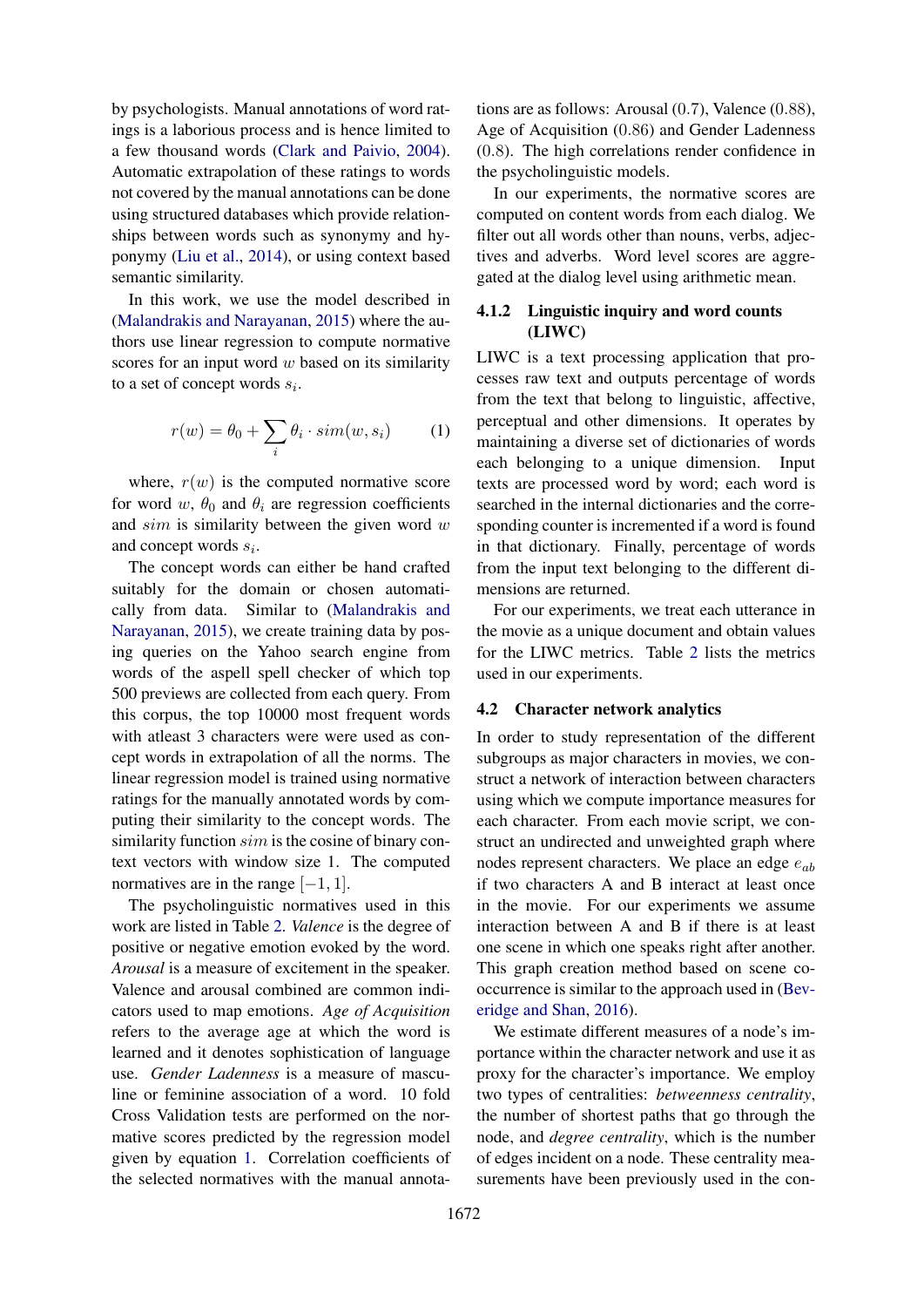|              | <b>Proposity</b> Psycholinguistic norms   Valence, Arousal, Age of Acquisition, Gender Ladenness |
|--------------|--------------------------------------------------------------------------------------------------|
| LIWC metrics | Achievement, Religion, Death, Sexual, Swear                                                      |

Table 2: Psycholinguistic Normatives and LIWC metrics used in analysis

|                  | male   | female | total  |
|------------------|--------|--------|--------|
| # Characters     | 4899   | 2008   | 6907   |
| # Dialogues      | 375711 | 154897 | 530608 |
| Number of movies |        |        | 945    |

Table 3: Character statistics

| role                          | male | female | total |
|-------------------------------|------|--------|-------|
| Writers                       | 1326 | 169    | 1495  |
| Directors                     | 544  | 46     | 590   |
| Producers                     | 2866 | 870    | 3736  |
| <b>Casting Directors</b>      | 135  | 275    | 410   |
| <b>Distributing Companies</b> |      |        | 2701  |

Table 4: Production team statistics

text of books, films and comics (Beveridge and Shan, 2016; Bonato et al., 2016; Alberich et al., 2002; Ribeiro et al., 2016).

### 5 Results

We study differences in various subgroups along multiple facets. We first report results on differences in character ratios from each subgroup since this has implications on employment and can have social-economic effects (Niven, 2006). We next use psycholinguistic normatives and LIWC metrics described in the previous section to study differences in character portrayal along the primary markers: age, gender and race. We finally use the graph theoretic centrality measures to estimate characters' importance and analyze differences among the different subgroups.

Since we are interested in character level analytics, we treat all utterances from the character as a single document to compute the aggregate language metrics. We perform all our experiments using non-parametric statistical tests since the data fails to satisfy preconditions such as normality and homoscedasticity required for parametric tests such as ANOVA.

## 5.1 Difference in relative frequency of subgroups

We first filter our characters with unknown gender/race/age leaving us with 6907 characters in to-

|                              | character genders |              |  |
|------------------------------|-------------------|--------------|--|
|                              | $f(28.9\%)$       | $m(71.1\%)$  |  |
|                              | 249 (41.2%)       | 356 (58.8%)  |  |
| m                            | 1541 (27.6%)      | 4040 (72.4%) |  |
| (a) writers gender           |                   |              |  |
| f                            | 114 (39.3%)       | 176 (60.7%)  |  |
| m                            | 1676 (28.4%)      | 4220 (71.6%) |  |
| (b) directors gender         |                   |              |  |
|                              | 1374 (29.1%)      | 3350 (70.9%) |  |
| m                            | 416 (28.5%)       | 1046 (71.5%) |  |
| (c) casting directors gender |                   |              |  |

Table 5: Contingency tables for character gender v/s writers, directors and casting directors' gender; f: female and m: male; each cell gives frequency of character gender for that column and production member gender for that row, numbers in braces indicate row wise proportion of character gender

tal. Table 3 lists the number of characters and dialogues from each gender. As noted in previous studies, the ratio is considerably skewed with male actors having nearly twice as many roles and dialogues compared to female actors. Table 4 lists relative frequency among male and female members of the production team. Table 1 lists the percentage of actors belonging to different racial categories in the corpus.

We perform chi-squared tests between character gender and gender of production team members who are most likely to influence characters gender: writers, directors and casting directors. Table 5 shows contingency tables with gender frequencies for each of these cases along with percentages. Note we filter out nearly 100 movies for this test in which the gender of the production team members was unknown. Of the three tests we perform, character gender distributions for writer and director genders are significantly different from the overall character gender distribution ( $p < 10^{-10}$  and  $p < 10^{-4}$  respectively;  $\alpha = 0.05$ ). In particular, female writers and directors appear to produce movies with relatively balanced gender proportions (still slightly skewed towards the male side) compared to male writers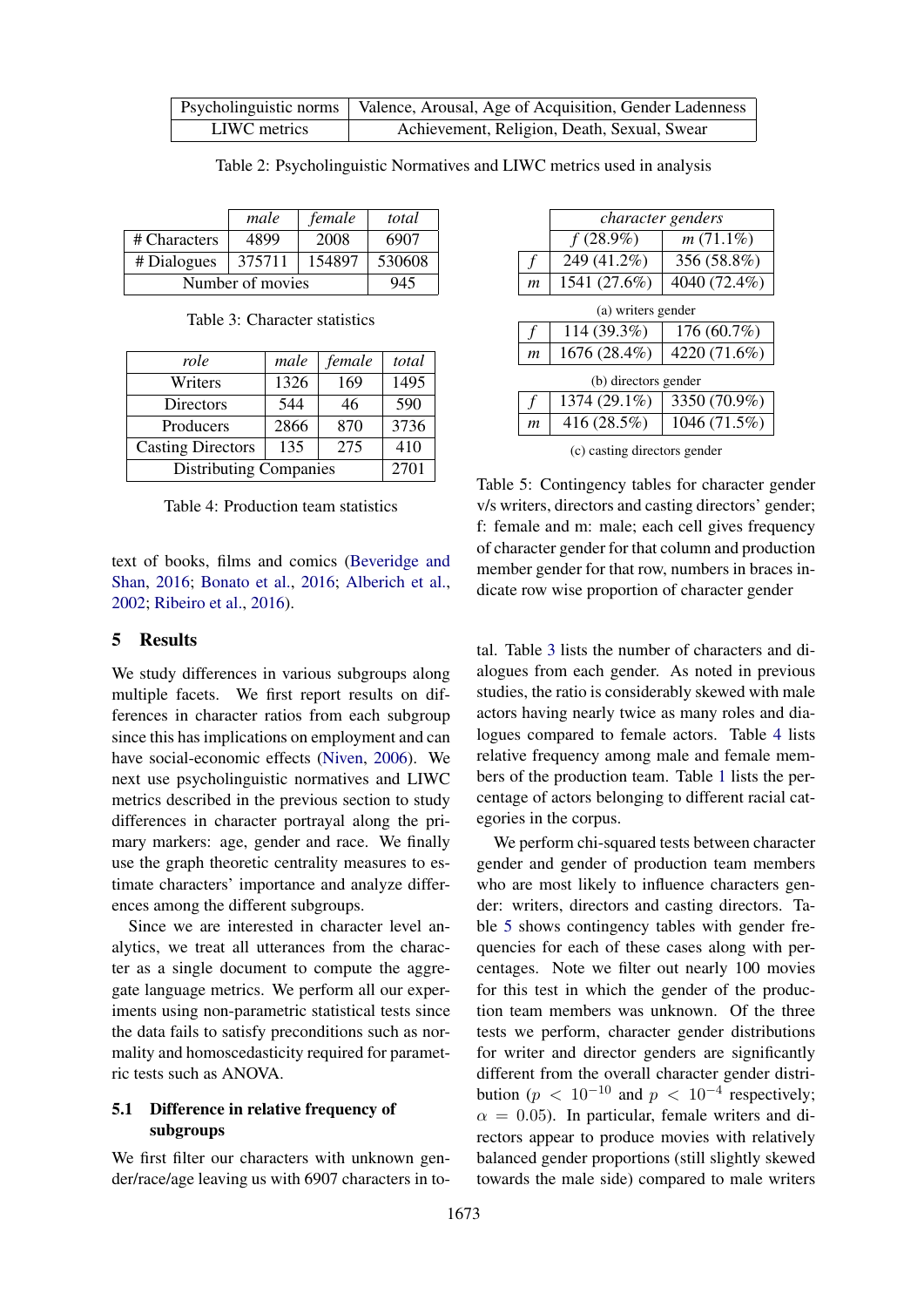

Figure 1: Histogram of age for actors belonging to different gender and racial categories with p-values on top; significant values at  $\alpha = 0.05$  are highlighted; \*: no test performed since the female group is empty

and directors. Casting directors however appear to have no influence on gender of the characters.

Studies report potential biases in actor employment with age (Lincoln and Allen, 2004), particularly in female actors. To evaluate this, we plot histograms of age for male and female characters for each of the racial categories in Figure 1. The distribution of age for each category appears approximately normal, except for the *nativeamerican* and *pacificislander* character groups which have a small sample size. For most categories of race, the mode of the distribution for female actors appears to be at least five years less than the mode for male actors. To check for significance in this difference we conduct Mann-Whitney U tests on male and female age groups for each race with the resulting p-values shown in the figure. We ignore characters belonging to the *pacificislander* racial group since there are no female actors from this race in our corpus. The difference in age groups is significant in most categories with large sample sizes, suggesting possible preferences towards casting younger people when casting female actors.

### 5.2 Character portrayal using language

To analyze differences in portrayal of subgroups, we compute psycholinguistic normatives and LIWC metrics as described before. For each of the metrics listed in Table 2, we conduct non-

|             | m(4894)                | f(2008)   | р           |
|-------------|------------------------|-----------|-------------|
| age of acq. | $-0.1590$              | $-0.1715$ | $< 10^{-5}$ |
| arousal     | 0.0253                 | 0.0246    | 0.41        |
| gender      | $\boldsymbol{-0.0312}$ | $-0.0055$ | $< 10^{-5}$ |
| valence     | 0.2284                 | 0.2421    | $< 10^{-5}$ |
| sex         | 0.00015                | 0.0000    | 0.08        |
| achieve     | 0.0087                 | 0.0080    | $< 10^{-5}$ |
| religion    | 0.0025                 | 0.0022    | 0.10        |
| death       | 0.0025                 | 0.0016    | $< 10^{-5}$ |
| swear       | 0.0037                 | 0.0015    | $< 10^{-5}$ |

Table 6: Median values for male and female characters along with p values obtained by comparing the two groups using Mann-Whitney U test; highlighted differences are significant at  $\alpha = 0.05$ 

parametric hypothesis tests to look for differences in samples from the subgroups. We treat the different metrics independently, performing statistical tests along each separately. We avoid statistical tests combining two or more factors since some of the resulting groups would be empty due to the skewed group sizes along race. We defer such analyses to future work.

#### 5.2.1 Gender

We perform Mann-Whitney U tests between male and female characters along the nine dimensions and the results are shown in Table 6. In all of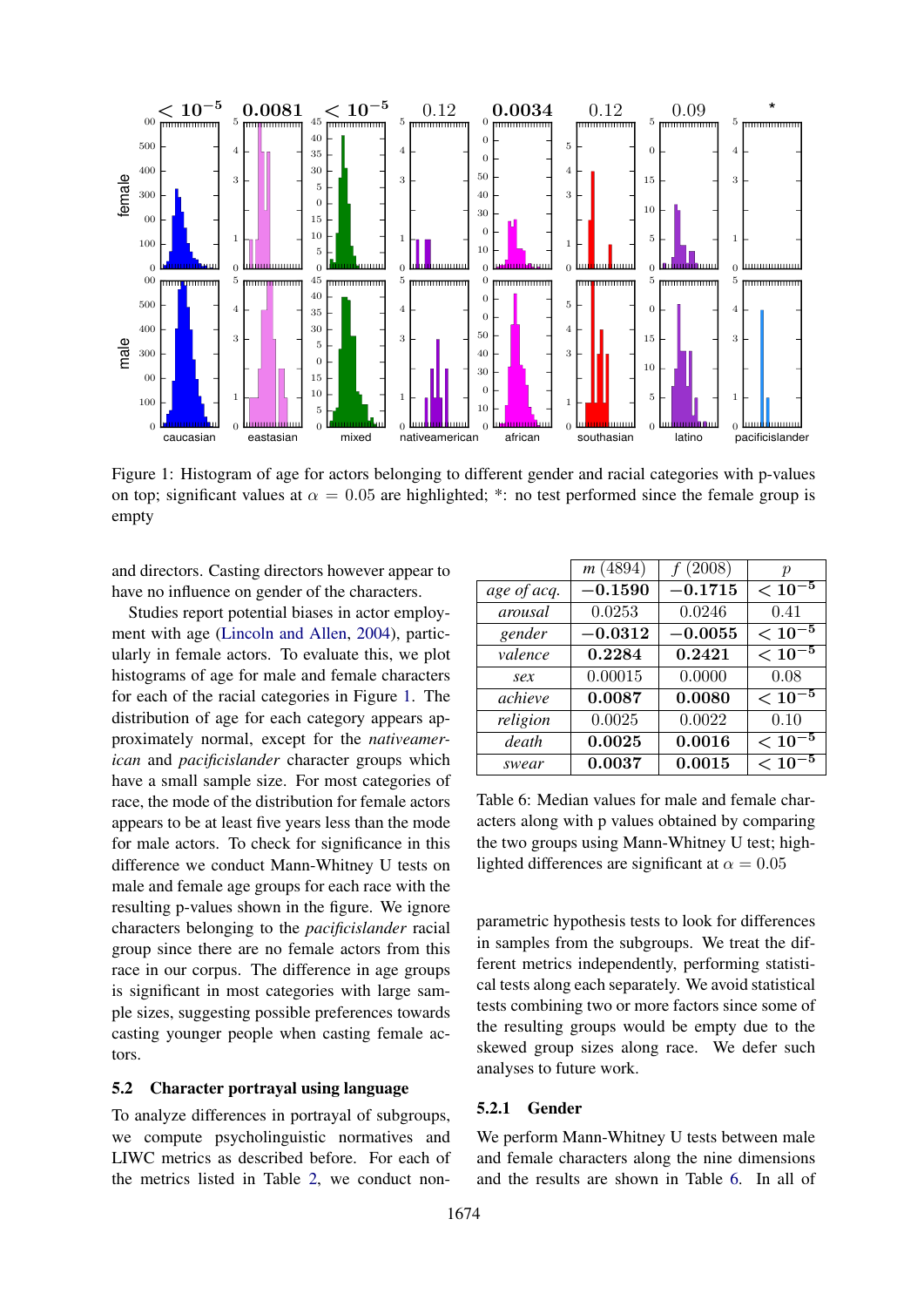the cases, higher values imply higher degree of the corresponding dimension, except for valence in which higher values imply positive valence (attractiveness) and lower values imply negative valence (averseness). The difference between male and female characters are statistically significant along six of the nine dimensions. The results indicate slightly higher age of acquisition scores for male characters. Regarding gender ladenness, male characters appear to be closer to the masculine side than female characters on average, agreeing with previous results.

Our results also indicate that female character utterances tend to be more positive in valence compared to male characters while male characters seem to have higher percentage of words related to achievement. In addition, male characters appear to be more frequent in using words related to death as well as swear words compared to female characters.

## 5.2.2 Race

To study differences in portrayal of the racial categories, we perform Kruskal-Wallis test (a generalization of Mann-Whitney U test for more than two groups) on each of the nine metrics with race as the independent variable. We found significant differences in distribution of samples for gender ladenness, sexuality, religion and swear words. For gender ladenness, *caucasian* and *mixed* race characters have significantly higher medians than *african* and *nativeamerican* characters. In sexuality, *latino* and *mixed* race characters were found to have higher median than at least one other racial group with significance indicating a higher degree of sexualization in these characters. *Eastasian* characters were found to be significantly lower than medians of three other races (*caucasian*, *african* and *mixed*) in using words with religious connotations. In swear word usage, the only significant difference found is between *caucasian* and *african* characters with *african* characters using higher percentage of swear words. In all of the above cases, significance was tested at  $\alpha = 0.05$ .

### 5.2.3 Age

To examine the relationship between age and the different metrics, we build separate linear regression models with each dimension as the dependent variable and character age as the independent variable. Table 7 reports regression coefficients for age along with p values for each dimension. The

|             | $\beta_1 (\times 10^{-3})$ | p-value                |
|-------------|----------------------------|------------------------|
| age of acq. | 3.9                        | $\overline{<10^{-10}}$ |
| arousal     | $-1.1$                     | $< 10^{-10}$           |
| gender      | $-2.5$                     | $< 10^{-10}$           |
| valence     | 0.078                      | 0.7                    |
| sex         | $-0.25$                    | $< 10^{-5}$            |
| achieve     | 0.26                       | $< 10^{-10}$           |
| religion    | 0.12                       | 0.001                  |
| death       | $-0.039$                   | 0.2                    |
| swear       | -0.34                      | $\overline{<}$ 10      |

Table 7: Coefficients of age for linear regression models along each dimension along with p-values; highlighted cells are significant at  $\alpha = 0.05$ 

positive coefficient for age of acquisition indicates an increase in sophistication of word usage with age. Arousal, on the other hand, has a significant negative coefficient indicating a decrease in activation, on average, as character age increases. Gender ladenness also has a significant negative coefficient indicating that as age increases, the average gender ladenness value decreases. Similar trends are observed for sexuality and swear word usage. Usage of words related to achievement and religion however, seem to increase with age.

### 5.3 Character network analytics

To study differences in major roles assigned to the different subgroups, we compute two centrality metrics from the character network graph constructed for each movie: *degree* centrality measures the number of unique characters that interact with a given character, *betweenness* centrality measures how much would the plot be disrupted if said character was to disappear completely, i.e., how important is a character to the overall plot. Similar to the language analyses from previous section, we test differences in these metrics along the three factors of gender, race and age. All statistical tests reported below are conducted at  $\alpha = 0.05$ .

### 5.3.1 Gender

Male characters were found to have higher values in the two metrics compared to female characters but the differences were not statistically significant. Motivated by studies (Sapolsky et al., 2003; Linz et al., 1984) which report interactions between genre and gender, we performed Mann-Whitney U tests between male and female char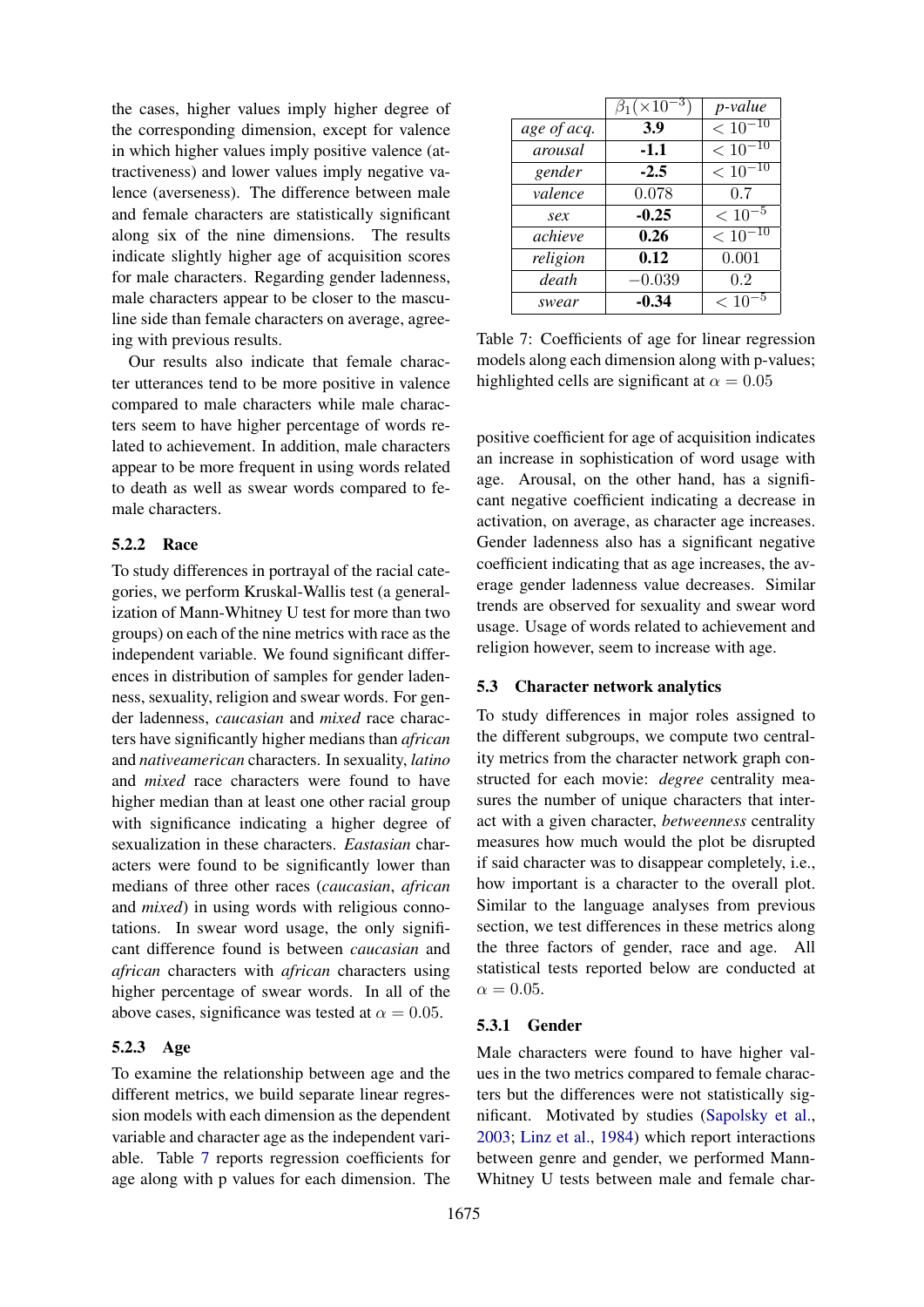acters given different genres. To avoid type I errors we corrected for multiple comparisons using the Holm-Bonferroni correction. Significant differences were found only in horror movies where the median *degree* centrality for females (0.221) was higher than the median *degree* centrality of males (0.166). This is in agreement with prior studies which report female characters to have a more prominent presence in horror movies, particularly as victims of violent scenes (Welsh and Brantford, 2009).

## 5.3.2 Race

To examine differences in major roles across the racial categories, we perform Kruskal-Wallis tests similar to previous subsection. Significant differences were found with both *degree* and *betweenness* centrality measures ( $p < 0.001$ ;  $\alpha = 0.05$ ).

*Latino* characters were found to have significantly lower *degree* centralities compared to *caucasian* and *southasian* races suggesting noncentral roles in these characters. *Caucasian* characters were found to have median *betweenness* centralities significantly higher than at least one other race. Characters from the *nativeamerican* race exhibit significantly lower medians in both *degree* and *betweenness* centralities than *caucasian*, *african* and *mixed* characters, which agrees with (Rosenthal, 2012).

## 5.3.3 Age

We investigate the effects of age on importance of character roles by building a linear regression model on the two centralities with age as the independent variable. In both cases, age was found to be significant ( $p < 0.001$ ;  $\alpha = 0.05$ ). With *degree* centrality, the regression coefficient  $\beta$  was found to be equal to 0.003. In *betweenness* centrality, the regression coefficient was also positive, given by  $\beta = 8.41 \times 10^{-4}$ . Both these metrics indicate a positive correlation for character importance with age, i.e. as characters age, there is an increased interaction with other characters in the movie as well as higher prominence in the movie plot.

### 6 Conclusion

We present a scalable automated analyses of differences in character portrayal along multiple factors such as gender, race and age using word usage, psycholinguistic and graph theoretic measures. Several interesting patterns are revealed

in the analysis. In particular, movies with female writers and directors in the production team are observed to have balanced gender ratios in characters compared to male writers/directors. Across several races, female actors are found to be younger than male actors on average.

Female characters appear to be more positive in language use with fewer references to death and fewer swear words compared to male characters. Female characters also appear to be more prominent in horror movies compared to male characters. Latino and mixed race characters appear to have higher usage of sexual words. Eastasian characters seem to use significantly fewer religious words. As characters aged, their word sophistication seems to increase along with usage of words related to achievement and religion; there was also a significant reduction in word activation, usage of sexual and swear words as character age increases.

Future work includes expanding the analyses to non-English movies and combining the linguistic metrics with character networks. Specifically, character network edges can be weighted using the psycholinguistic metrics to analyze the emotional patterns in inter-character interactions.

## 7 Acknowledgments

We acknowledge support from NSF and our partnership with Google and the Geena Davis Institute on Gender in Media.

We thank Naveen Kumar for all the helpful discussions and feedback during this work.

## References

- Ricardo Alberich, Joe Miro-Julia, and Francesc Rosselló. 2002. Marvel universe looks almost like a real social network. *arXiv preprint condmat/0202174* .
- Elizabeth Behm-Morawitz and Dana E Mastro. 2008. Mean girls? the influence of gender portrayals in teen movies on emerging adults' gender-based attitudes and beliefs. *Journalism & Mass Communication Quarterly* 85(1):131–146.
- Harry M Benshoff and Sean Griffin. 2011. *America on film: Representing race, class, gender, and sexuality at the movies*. John Wiley & Sons.
- Andrew Beveridge and Jie Shan. 2016. Network of thrones. *Math Horizons* 23(4):18–22.
- Anthony Bonato, David Ryan D'Angelo, Ethan R Elenberg, David F Gleich, and Yangyang Hou. 2016.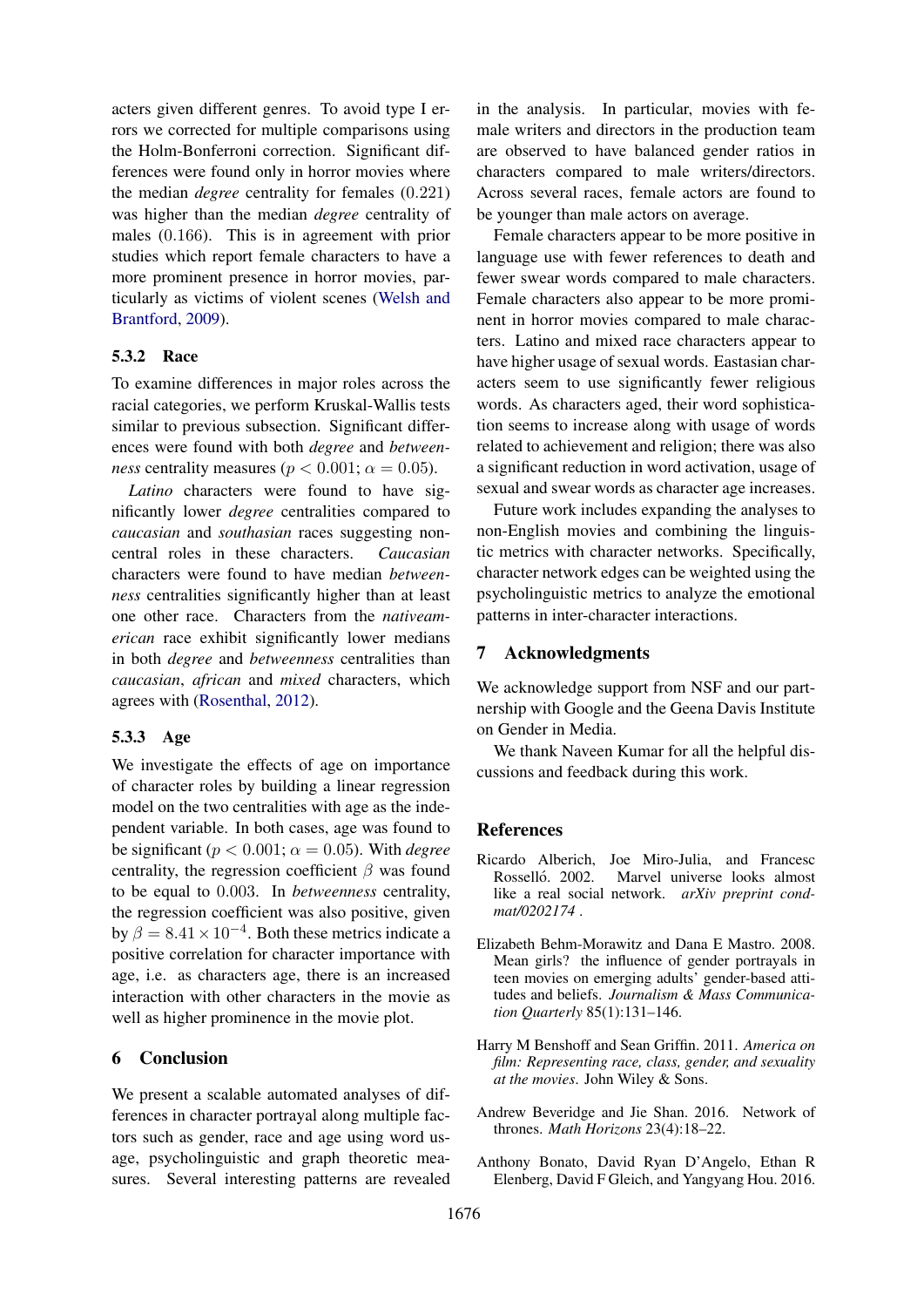Mining and modeling character networks. In *Algorithms and Models for the Web Graph: 13th International Workshop, WAW 2016, Montreal, QC, Canada, December 14–15, 2016, Proceedings 13*. Springer, pages 100–114.

- Gavin S Cape. 2003. Addiction, stigma and movies. *Acta Psychiatrica Scandinavica* 107(3):163–169.
- James M Clark and Allan Paivio. 2004. Extensions of the paivio, yuille, and madigan (1968) norms. *Behavior Research Methods, Instruments, & Computers* 36(3):371–383.
- William Cohen, Pradeep Ravikumar, and Stephen Fienberg. 2003. A comparison of string metrics for matching names and records. In *Kdd workshop on data cleaning and object consolidation*. volume 3, pages 73–78.
- DailyScript. 2017. The daily script. [Online; accessed 1-February-2017]. http://dailyscript.com/.
- Paul G Davies, Steven J Spencer, and Claude M Steele. 2005. Clearing the air: identity safety moderates the effects of stereotype threat on women's leadership aspirations. *Journal of personality and social psychology* 88(2):276.
- Tony Dimnik and Sandra Felton. 2006. Accountant stereotypes in movies distributed in north america in the twentieth century. *Accounting, Organizations and Society* 31(2):129–155.
- Alice H Eagly and Steven J Karau. 2002. Role congruity theory of prejudice toward female leaders. *Psychological review* 109(3):573.
- ethnicelebs.com. 2017. Celebrity ethnicity. [Online; accessed 1-February-2017]. http://ethnicelebs.com.
- Louis August Gottschalk and Goldine C Gleser. 1969. *The measurement of psychological states through the content analysis of verbal behavior*. Univ of California Press.
- Mark Hedley. 1994. The presentation of gendered conflict in popular movies: Affective stereotypes, cultural sentiments, and men's motivation. *Sex Roles* 31(11-12):721–740.
- Bell Hooks. 2009. *Reel to real: race, class and sex at the movies*. Routledge.
- IMDb. 2017. Internet movie database. [Online; accessed 1-February-2017]. http://www.imdb.com/.
- IMSDb. 2017. Internet movie script database. [Online; accessed 1-February-2017]. http://www.imsdb.com/.
- Anne E Lincoln and Michael Patrick Allen. 2004. Double jeopardy in hollywood: Age and gender in the careers of film actors, 1926–1999. In *Sociological Forum*. Springer, volume 19, pages 611–631.
- Daniel Linz, Edward Donnerstein, and Steven Penrod. 1984. The effects of multiple exposures to filmed violence against women. *Journal of Communication* 34(3):130–147.
- Ting Liu, Kit Cho, George Aaron Broadwell, Samira Shaikh, Tomek Strzalkowski, John Lien, Sarah M Taylor, Laurie Feldman, Boris Yamrom, Nick Webb, et al. 2014. Automatic expansion of the mrc psycholinguistic database imageability ratings. In *LREC*. pages 2800–2805.
- François Mairesse, Marilyn A Walker, Matthias R Mehl, and Roger K Moore. 2007. Using linguistic cues for the automatic recognition of personality in conversation and text. *Journal of artificial intelligence research* 30:457–500.
- Nikolaos Malandrakis and Shrikanth S Narayanan. 2015. Therapy language analysis using automatically generated psycholinguistic norms. In *INTER-SPEECH*. pages 1952–1956.
- Finn Årup Nielsen. 2011. A new anew: Evaluation of a word list for sentiment analysis in microblogs. *arXiv preprint arXiv:1103.2903* .
- David Niven. 2006. Throwing your hat out of the ring: Negative recruitment and the gender imbalance in state legislative candidacy. *Politics & Gender* 2(04):473–489.
- NYFA. 2013. Gender inequality in film. [Online; accessed 1-February-2017]. https://www.nyfa.edu/film-school-blog/genderinequality-in-film/.
- James W Pennebaker, Ryan L Boyd, Kayla Jordan, and Kate Blackburn. 2015. The development and psychometric properties of liwc2015. Technical report.
- James W Pennebaker, Matthias R Mehl, and Kate G Niederhoffer. 2003. Psychological aspects of natural language use: Our words, our selves. *Annual review of psychology* 54(1):547–577.
- Polygraph. 2016. Film dialogue from 2,000 screenplays, broken down by gender and age. [Online; accessed 1-February-2017]. http://polygraph.cool/films/.
- Anil Ramakrishna, Nikolaos Malandrakis, Elizabeth Staruk, and Shrikanth S Narayanan. 2015. A quantitative analysis of gender differences in movies using psycholinguistic normatives. In *EMNLP*. pages 1996–2001.
- Mauricio Aparecido Ribeiro, Roberto Antonio Vosgerau, Maria Larissa Pereira Andruchiw, and Sandro Ely de Souza Pinto. 2016. The complex social network of the lord of rings. *Revista Brasileira de Ensino de Física* 38(1).
- Nicolas G Rosenthal. 2012. *Reimagining Indian country: native American migration and identity in twentieth-century Los Angeles*. Univ of North Carolina Press.